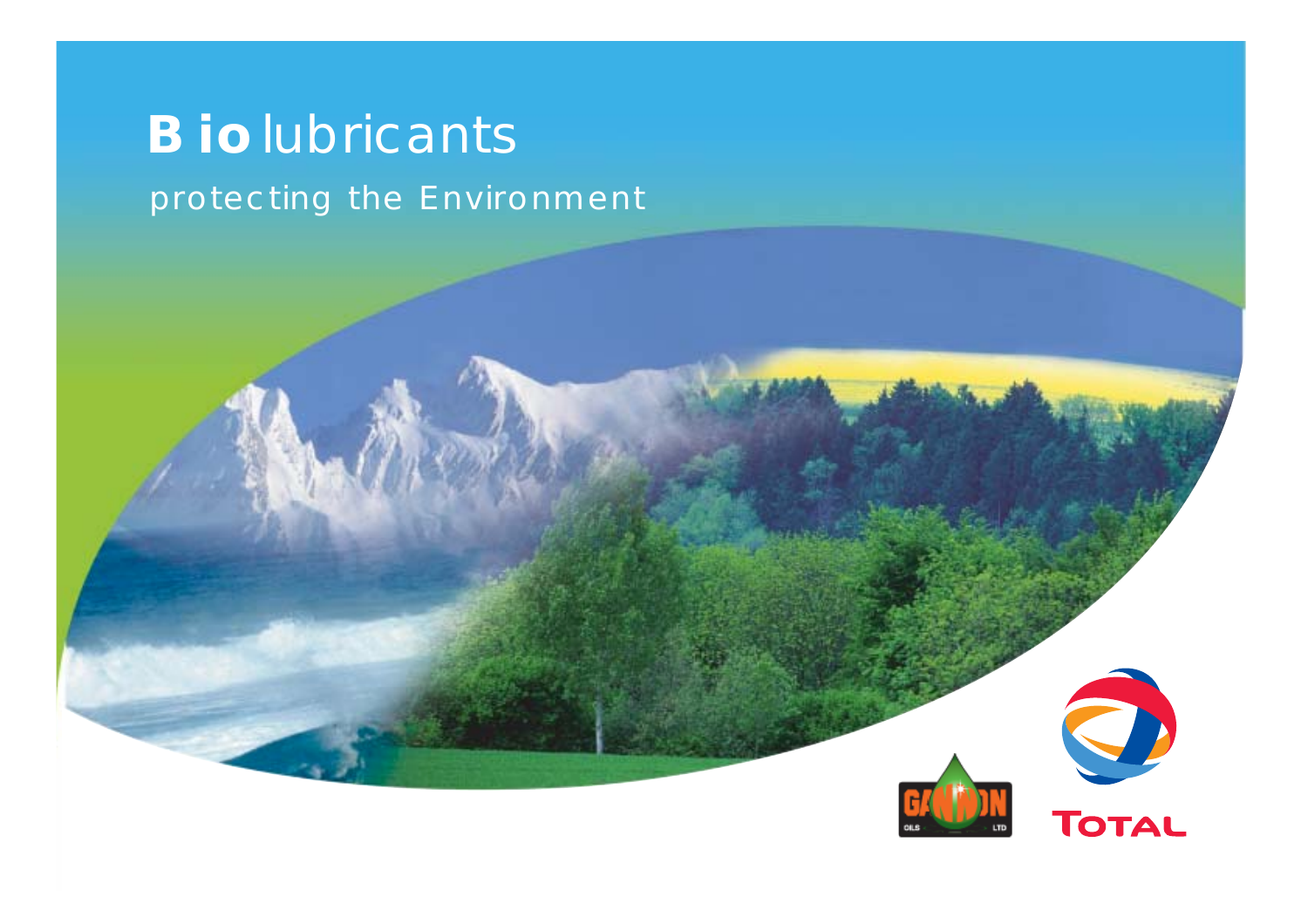### Total and the **environment**

COMMUNICATION TO THE SUSTAINS COMMUNICATION CONTRACT CONTRACT CONTRACT CONTRACT CONTRACT CONTRACT CONTRACT CONTRACT CONTRACT CONTRACT CONTRACT CONTRACT CONTRACT CONTRACT CONTRACT CONTRACT CONTRACT CONTRACT CONTRACT CONTRAC own environmental approach (adapted product storage, waste disposal)...

Total's commitment is specifically aimed at:

- The sustainable development of its energy offer: diversification of energy sources, development of renewable energies.
- The safety of its operations and their absence of impact on the environment.
	- *Safety of product transport procedures, preventing and managing accident risks.*
	- *Controlling pollutant air and water emissions, reducing accidental pollution.*
	- *Monitoring the impact of the products on the environment throughout their life cycle, protecting the biodiversity.*
- Participating in the fight against climate change.
	- *Monitoring and reducing greenhouse gas emissions, improving the energy efficiency of our products, encouraging our customers to manage their energy use better.*



### www.lubricants.total.com



TOTAL's development of a range of biolubricants is part of the Group's environmental approach.

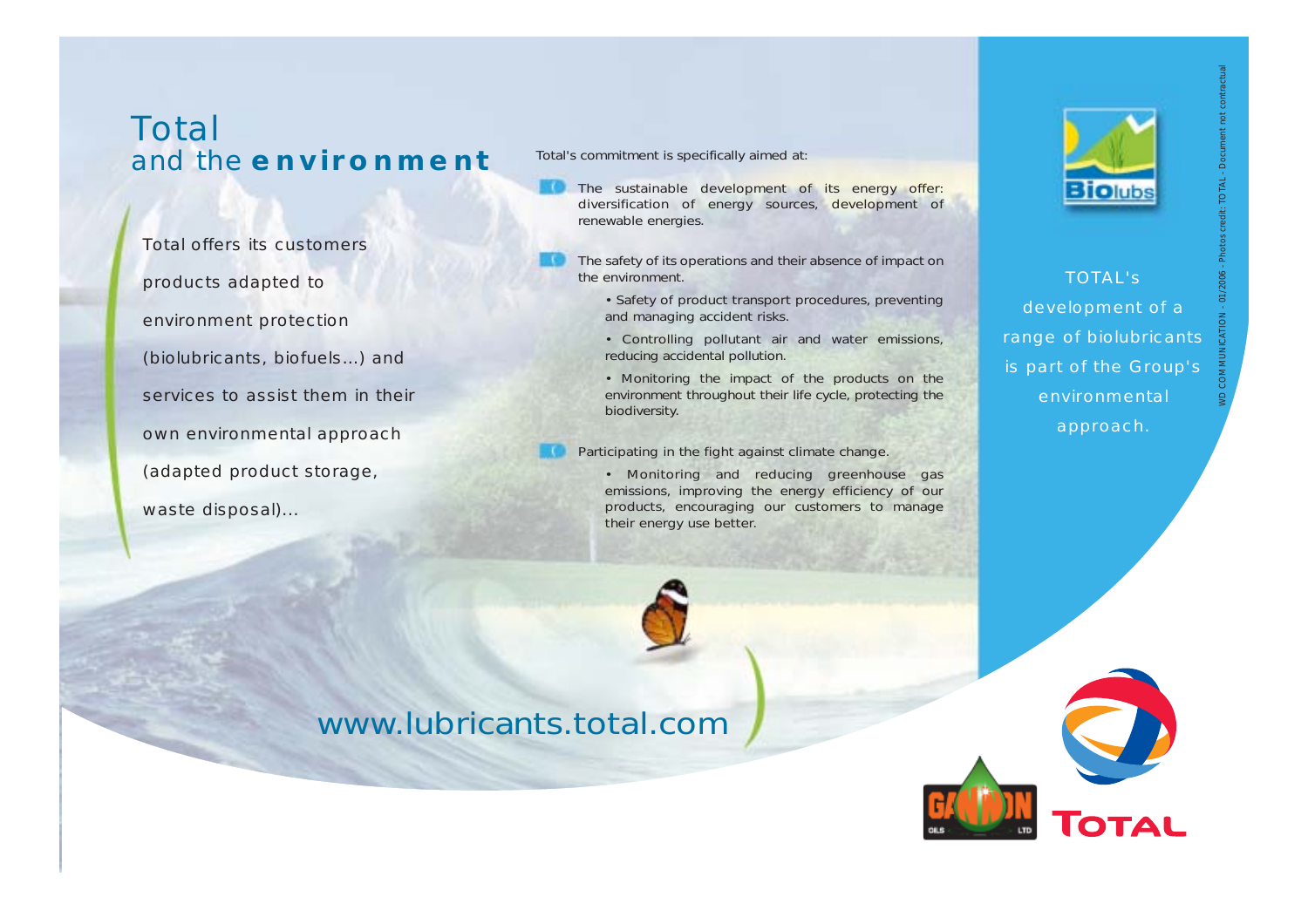

# **Bio**lubricants

TOTAL is highly sensitive to environment protection and sustainable development and has therefore developed a range of biolubricants designed in priority for activities where there is a direct risk for the environment if there is a leak or accidental loss of the product.

### What is a **Bio**lubricant **?**

The term *biolubricants* applies to all lubricants which are both rapidly biodegradable and nontoxic for humans and aquatic environments.

#### A *biolubricant* can be:

- vegetable oil-based (e.g.: rape-seed oils),
- based on synthetic esters manufactured from modified renewal oils or from mineral oil-based products.

There are several eco-labels which are designed to differentiate these products from existing conventional lubricants. The European eco-label issued in 2004 is the most unifying and TOTAL has chosen to apply it to its products.



#### Functions of biolubricants:

- Reducing mechanical energy losses
- Reducing part wear due to friction
- Protecting parts from corrosion
- Lowering machine operating temperatures
- Increasing sealing
- Preventing the evacuation of contaminant and dirt deposits.

#### Advantages of biolubricants:

- High biodegradability
- Low toxicity
- Good lubricating properties
- High viscosity index
- High flash point
- Improved user safety
- Increased equipment life
- Lower evaporation and oil losses
- Prevention of environmental pollution risk.

### **Bio**lubricants

#### sectors of application

Biolubricants must be used in priority for all applications where there is an environmental risk.

This is the case of *total loss oils* like chainsaw chain oils or 2-stroke engine oils and of *lubricants subject to possible accidental leaks* like hydraulic oils.

Certain environments for which environmental protection is a permanent preoccupation are particularly concerned by the use of biolubricants: water, mountains, agriculture and forests…



Тота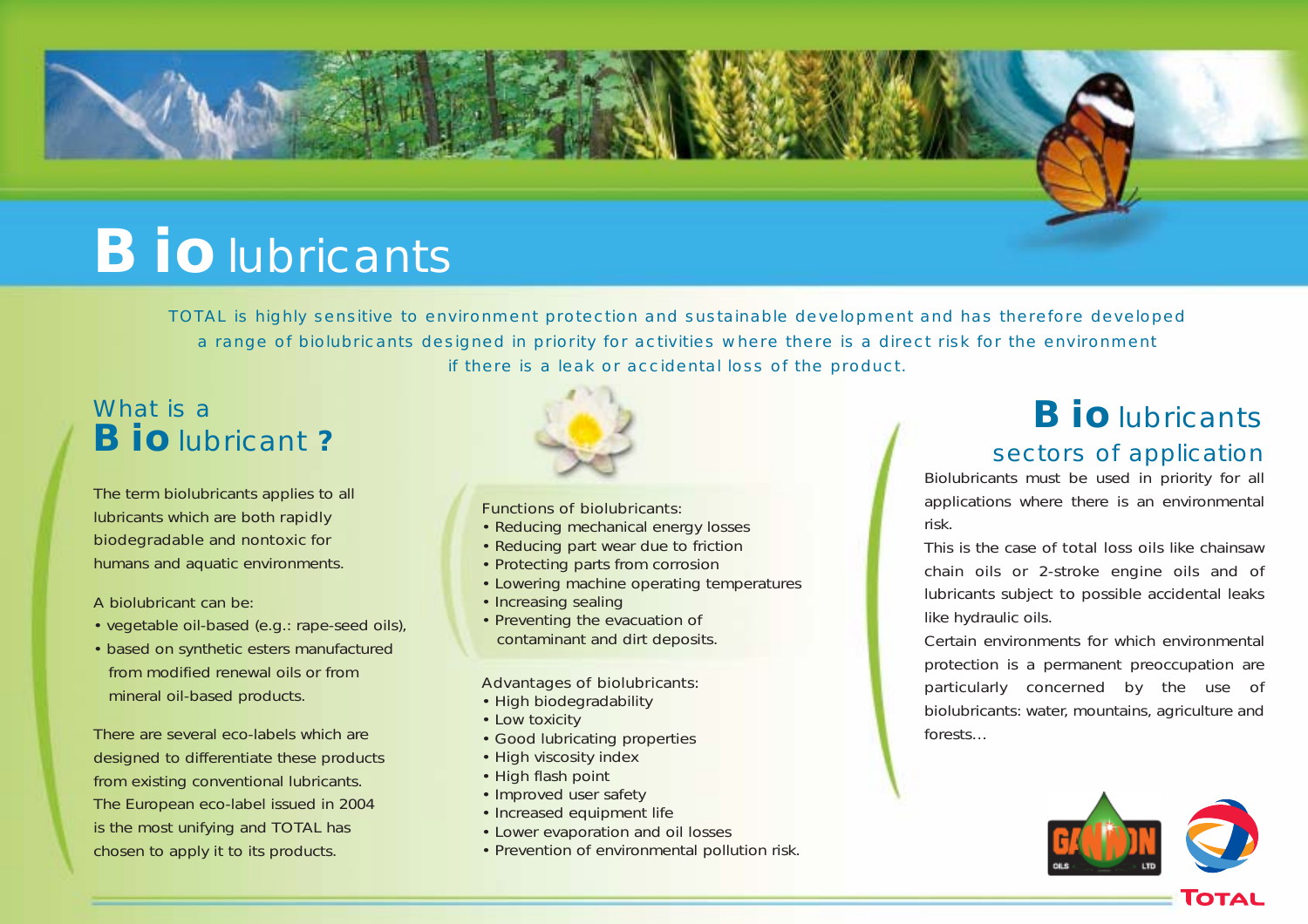

# **TOTAL Bio**lubs Range

Total actively participates in research and awareness programs carried out by national and European institutions and offers a specific solution for each activity sector concerned.

| Water                       | BIOHYDRAN TMP 32, 46, 68<br><b>BIOHYDRAN TMP 100</b>                                             |                          |                          | <b>NEPTUNA BIO-JET</b> | <b>BIOMULTIS SEP 2</b>                        |                    |
|-----------------------------|--------------------------------------------------------------------------------------------------|--------------------------|--------------------------|------------------------|-----------------------------------------------|--------------------|
| <b>Public Works</b>         | <b>BIOHYDRAN SE 46</b><br><b>BIOHYDRAN TMP 100</b>                                               | <b>BIOTRANS FX</b>       |                          |                        | <b>BIOMULTIS SEP 2</b>                        | <b>BIOMOLDOL S</b> |
| Mountain                    | <b>BIOHYDRAN SE 46</b><br>BIOHYDRAN TMP 32, 46, 68                                               | <b>BIOTRANS FX</b>       | <b>CHAINBIO 100, 160</b> | <b>NEPTUNA BIO-JET</b> | <b>BIOMULTIS SEP 2</b>                        |                    |
| Forestry<br>and Agriculture | <b>BIOHYDRAN SE 46</b><br>BIOHYDRAN TMP 32, 46, 68<br><b>BIOHYDRAN FG</b><br><b>BIOHYDRAN RS</b> | <b>BIOTRANS FX</b><br>٠, | <b>CHAINBIO 100, 160</b> | $\overline{C}$         | <b>BIOMULTIS SEP 2</b><br><b>BIOMERKAN RS</b> |                    |

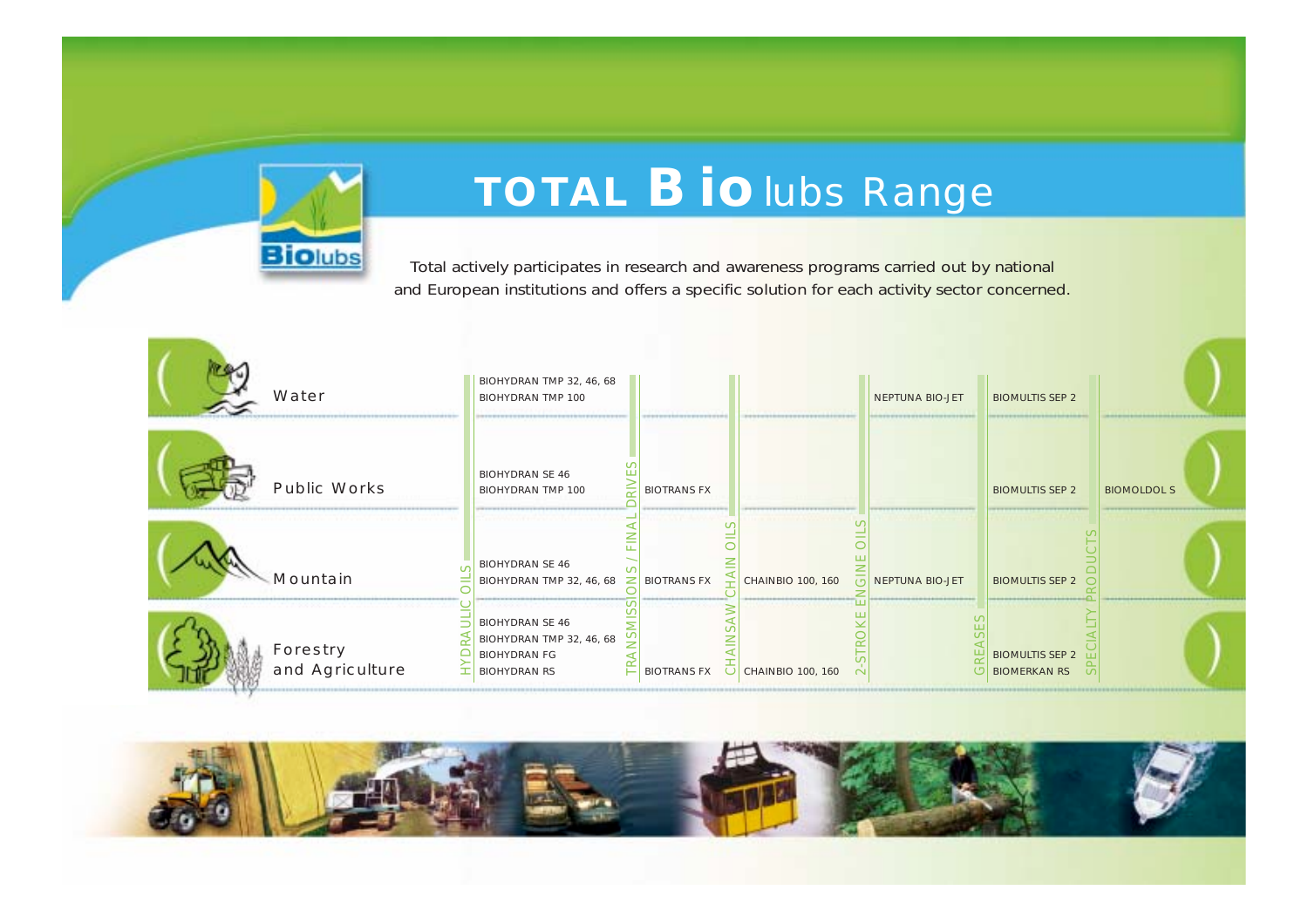# **Water** and **Bio**lubs

TOTAL is sensitive to pollution problems and, as an alternative to conventional oils, offers a range of biodegradable lubricants providing better environment protection.

### **Bio**lubricants for clean water



Water is by far the sector where many of the potential sources of pollution are oilrelated.

We can mention, for example, machinery operating directly in rivers and canals (dredging, bank development, …) or the boats themselves, whether for professional use (push tug, trawler, …) or pleasure (outboard, jet ski, …). All the equipment operating on or near water (locks, hydroelectric plants) is also concerned by this preoccupation. TOTAL offers a range of biolubricants adapted to these activities: hydraulic oils, greases and 2-stroke oils.



Applications **River and costal fishing River and costal navigation Pleasure sailing Locks, hydroelectric plants Public Works heavy plant**

| <b>Hydraulic oils</b> | BIOHYDRAN TMP 32, 46, 68<br> |  |  |
|-----------------------|------------------------------|--|--|
|                       | <b>BIOHYDRAN TMP 100</b>     |  |  |
| 2-stroke engine oils  | <b>NEPTUNA BIO-JET</b>       |  |  |
| Greases               | <b>BIOMULTIS SEP 2</b>       |  |  |









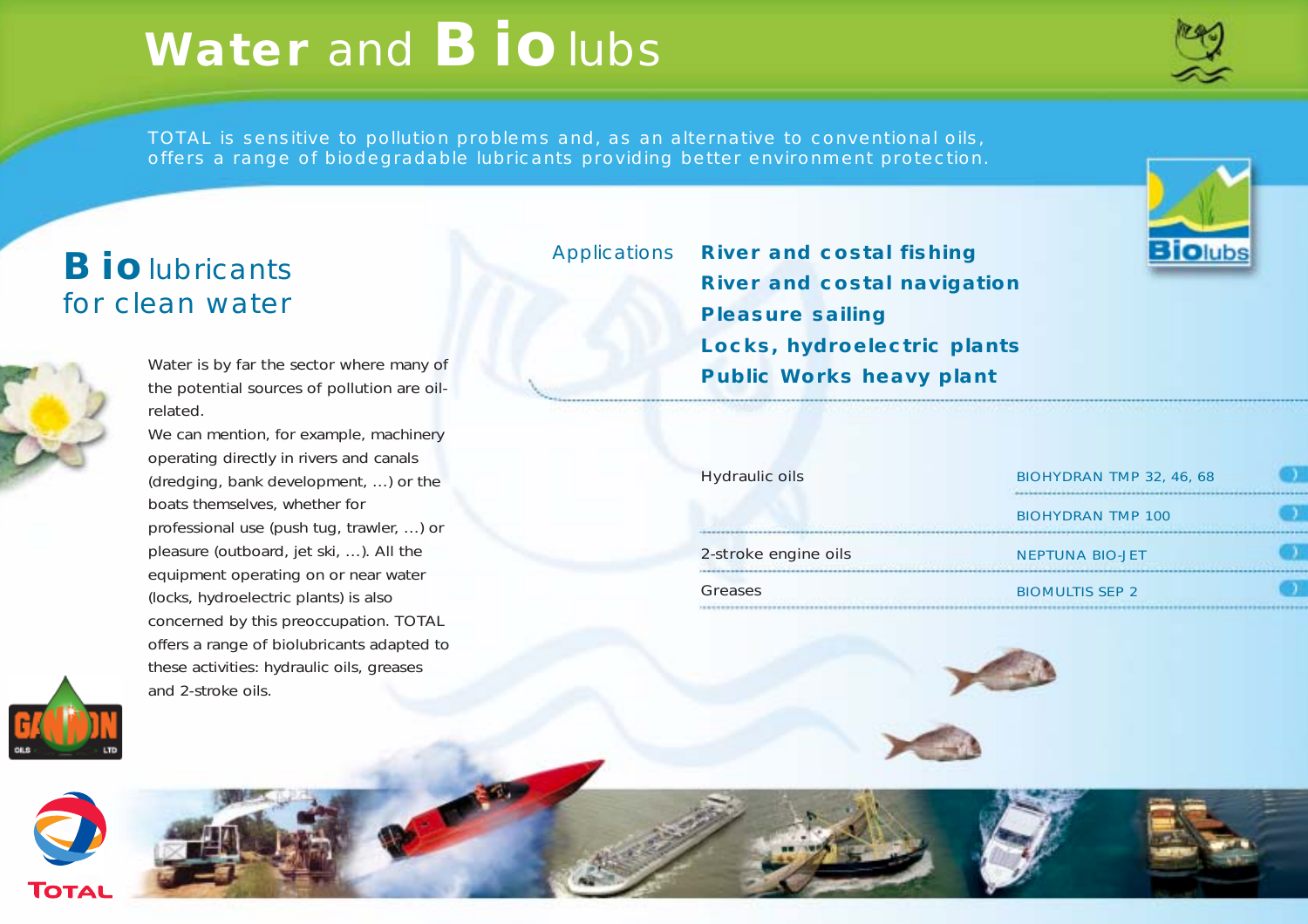

## **Water** Range



#### Hydraulic oils

#### BIOHYDRAN TMP 32, 46, 68

• High quality biodegradable synthetic hydraulic oils.

• For hydraulic installations operating in severe conditions and requiring high anti-wear performance fluids with a high viscosity index, and which are very stable in time.

VDMA 24568 : HEES ISO 15380 : HEES

#### BIOHYDRAN TMP 100

• High quality biodegradable synthetic hydraulic oil.

• For hydraulic installations operating in severe conditions and requiring high anti-wear performance fluids with a high viscosity index, and which are very stable in time.

• Particularly recommended for lubricating sliding and rolling bearings of stern tubes.

> VDMA 24568 : HEES ISO 15380 : HEES

#### 2-stroke engine oils

#### **NEPTUNA BIO-JET**

• 100 % synthetic biodegradable oil for all 2-stroke engines (petrol), all power ratings including sports use.

• Combines environment protection and high performance.

• The manufacturer's recommendations must be followed when mixing with the fuel.

> NMMA TC-W3 RL • API TC Meets the automotive manufacturers' requirements

#### Greases

#### **BIOMULTIS SEP 2**

• Lithium / calcium soap-based extreme pressure multi-purpose biodegradable grease, recommended for high temperature applications and in difficult conditions.

• Wheel bearings, ball bearings, roller bearings, sliding bearings, standard seals, high loadings and all applications subject to impacts, transport, agriculture.

- Very good lubricating film resistance.
- Lower maintenance costs.
- Good mechanical and thermal stability.

ISO 6743-9 : L-XDDEB2 DIN 51502 : KPE2N-40



**TOTAL**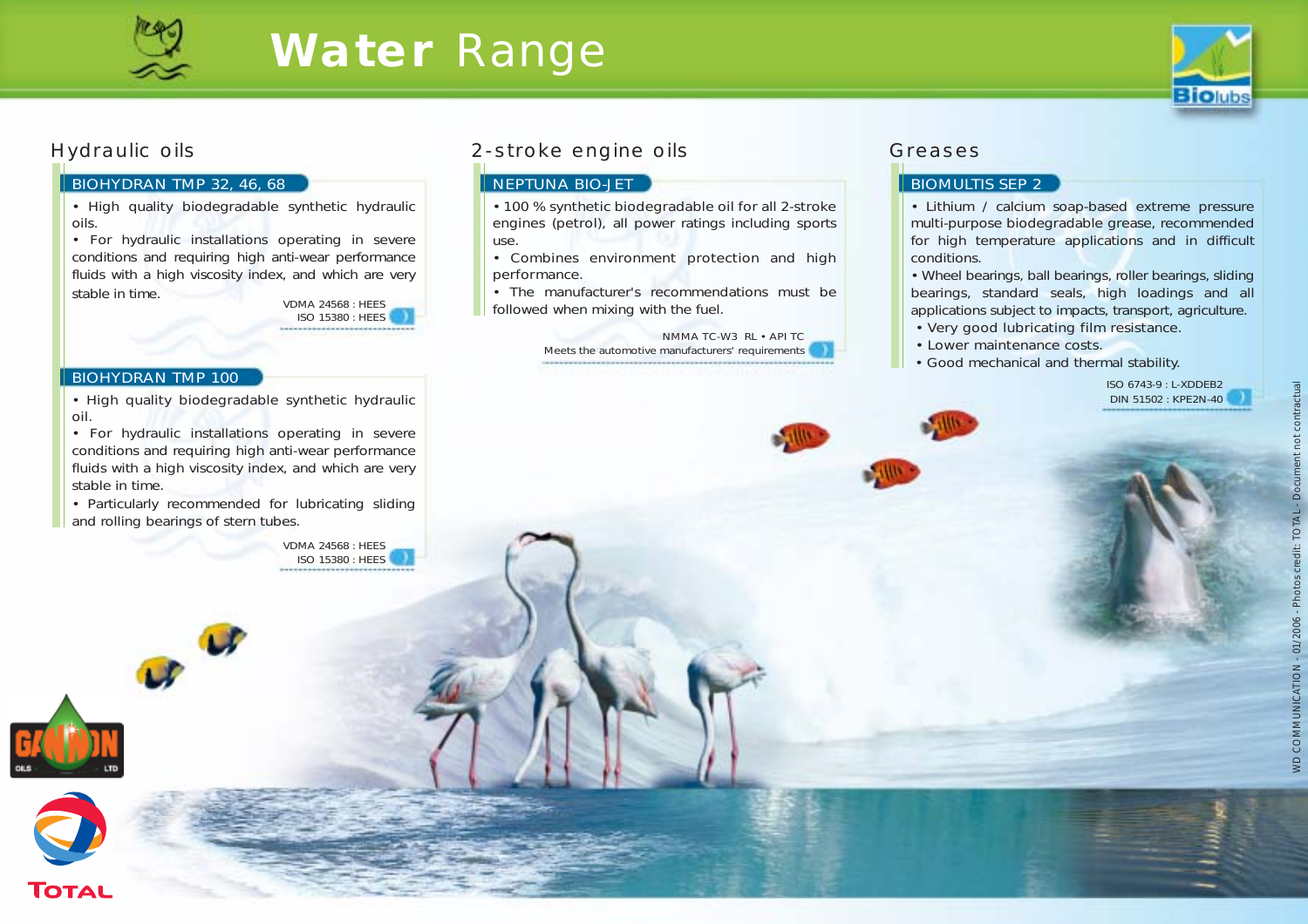# **Public Works** and **Bio**lubs



TOTAL is sensitive to pollution problems and, as an alternative to conventional oils, offers a range of biodegradable lubricants providing better environment protection.

### **Bio**lubricants for a clean environment



Public Works heavy plant often operates in the natural environment on development, construction, quarry operation and urban works projects.

During these works the transmission oils and hydraulic oils may be a source of environmental pollution due to accidental leaks.

To preserve this natural environment TOTAL offers a range of biolubricants adapted to Public Works heavy plant. Applications **Extraction machinery Construction machinery Earthworks machinery Drainage cleaning machinery**

| Hydraulic oils                                                                    | <b>BIOHYDRAN SE 46</b>   |  |  |
|-----------------------------------------------------------------------------------|--------------------------|--|--|
|                                                                                   | <b>BIOHYDRAN TMP 100</b> |  |  |
| <b>UTTO transmissions</b> (Universal Tractor Transmission Oil) <b>BIOTRANS FX</b> |                          |  |  |
| <b>Greases</b>                                                                    | <b>BIOMULTIS SEP 2</b>   |  |  |
| <b>Specialties</b>                                                                | <b>BIOMOLDOL S</b>       |  |  |





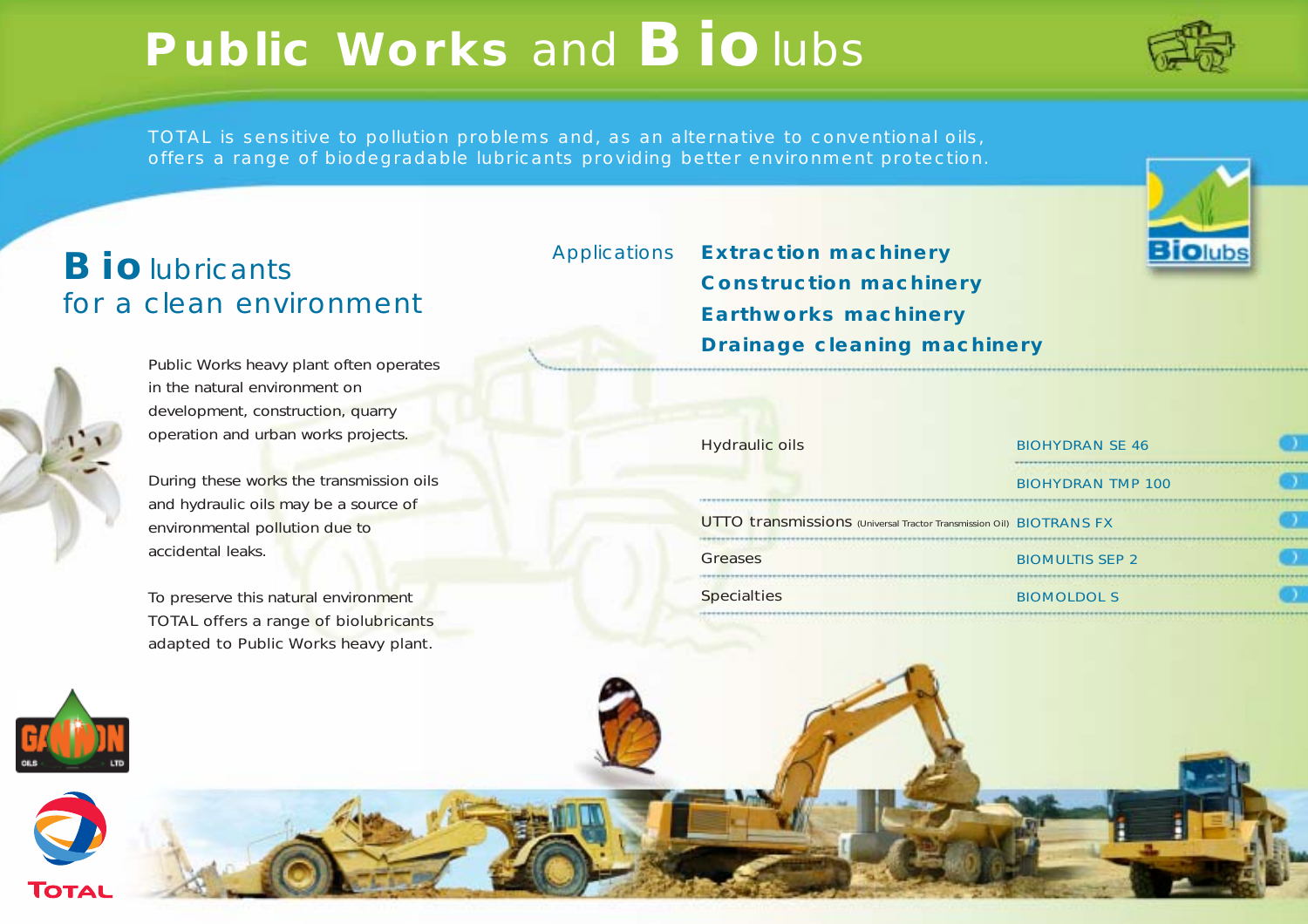# **Mountain** and **Bio**lubs

TOTAL is sensitive to pollution problems and, as an alternative to conventional oil, offers a range of biodegradable lubricants for improved environment protection.

### **Bio**lubricants for clean mountains

Mountain professionals are permanently concerned about preserving their environment and keeping the mountains "clean".

To meet their requirements TOTAL offers a range of biolubricants for all equipment in contact with nature: ski lifts, snow canons, snowmobiles, skidozers and other piste maintenance machinery.

This range comprises transmission oils and hydraulic oils and includes greases and 2-stroke engine oils.

Applications **Piste maintenance Ski lifts Snowmobiles / Quads Snow plants**



| <b>Hydraulic oils</b>               | <b>BIOHYDRAN SE 46</b>   |  |  |
|-------------------------------------|--------------------------|--|--|
|                                     | BIOHYDRAN TMP 32, 46, 68 |  |  |
| <b>Transmissions / Final drives</b> | <b>BIOTRANS FX</b>       |  |  |
| Chainsaw chain oils                 | <b>CHAINBIO 100, 160</b> |  |  |
| 2-stroke engine oils                | <b>NEPTUNA BIO-JET</b>   |  |  |
| Greases                             | <b>BIOMULTIS SEP 2</b>   |  |  |



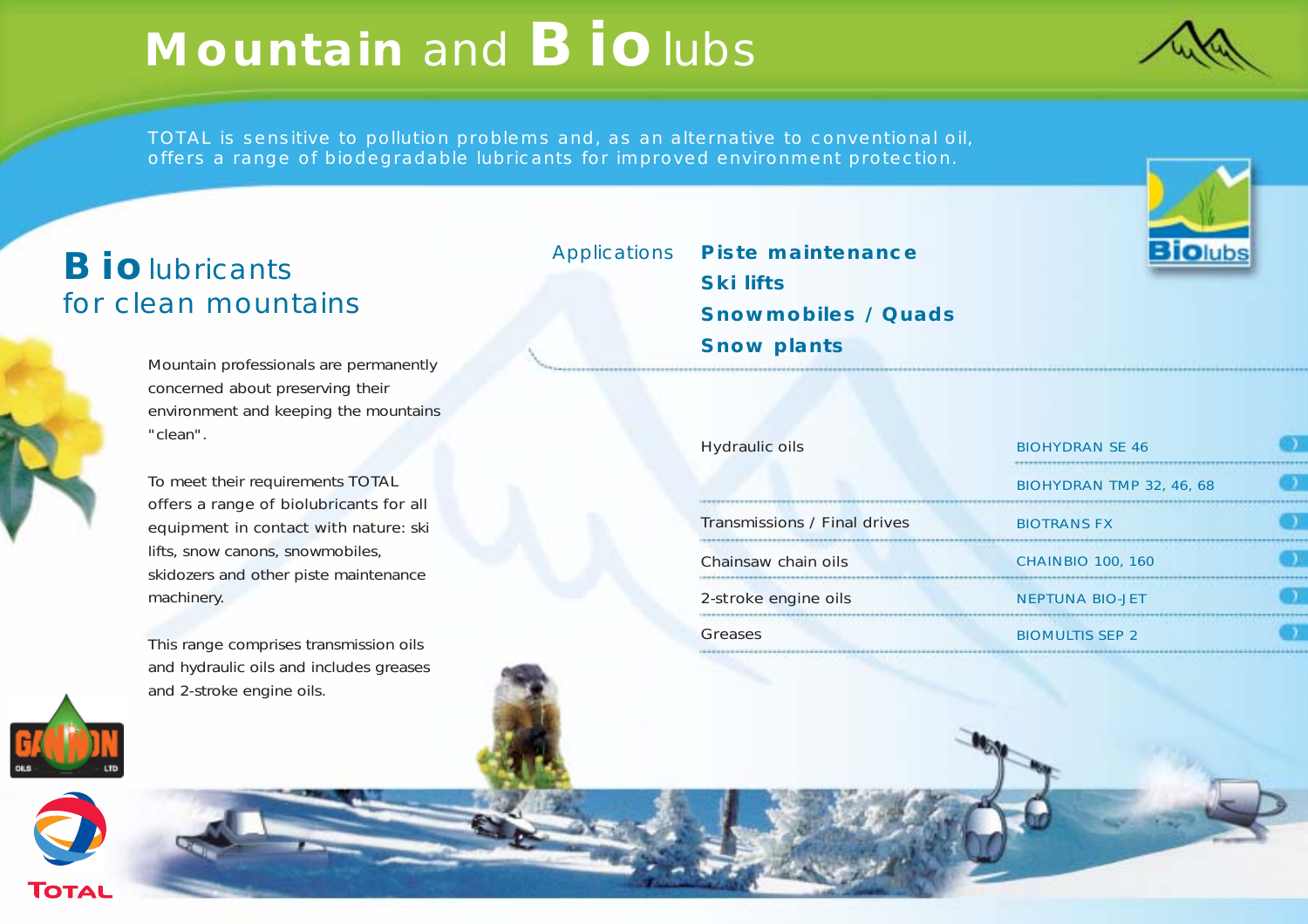

## **Mountain** Range



#### Hydraulic oils

#### BIOHYDRAN SE 46

• Saturated synthetic ester-based high quality biodegradable hydraulic oil.

• BIOHYDRAN SE 46 can replace mineral oils after draining the system; however, a filter change is recommended.

> VDMA 24568 TYP HEES ------------------------------

#### BIOHYDRAN TMP 32, 46, 68

• High quality biodegradable synthetic hydraulic oils.

• For hydraulic installations operating in severe conditions and which require fluids with high antiwear properties and a high viscosity index, and which are very stable in time.

> VDMA 24568 : HEES ISO 15380 : HEES





#### Transmissions / Final drives

#### **BIOTRANS FX**

• Very high quality biodegradable synthetic lubricant for transmissions equipped with wet disk brakes on maintenance or snow compacting equipment.

• Gearing requiring an API GL-4 extreme pressure lubricant.

• For high or low pressure hydraulic systems equipped with high performance filters.

• Used in all seasons thanks to its high viscosity index: very fluid when cold and viscous when hot.

• BIOTRANS FX consists of oils with special renewable bases, compatible with the elastomers currently used in these components.

> API GL-4 • GIMA M 1143 approved Meets the automotive manufacturers' requirements

#### Chain saw chain oils

#### CHAINBIO 100, 160

- Biodegradable oils for chainsaw chains.
- Recommended for total loss lubrication of fastmoving chains (wood chainsaws, branch cutters…).
- Environment friendly products thanks to its complete biodegradability in its application environment.

• Very good lubricating properties due to an excellent adhesion.

• Lower oil spray.

#### 2-stroke engine oils

#### NEPTUNA BIO-JET

• 100 % synthetic biodegradable oil for all 2-stroke engines (petrol), all power ratings including sports use.

• Combines environment protection and high performance.

• The manufacturer's recommendations must be followed when mixing with the fuel.

> NMMA TC-W3 RL • API TC Meets the automotive manufacturers' requirements

#### Greases

#### BIOMULTIS SEP 2

• Lithium / calcium soap-based extreme pressure multi-purpose biodegradable grease, recommended for high temperature applications and in difficult conditions.

• Wheel bearings, ball bearings, roller bearings, sliding bearings, standard seals, high loadings and all applications subject to impacts, transport, agriculture.

- Very good lubricating film resistance.
- Lower maintenance costs.
- Good mechanical and thermal stability.

ISO 6743-9 : L-XDDEB2 DIN 51502 : KPE2N-40



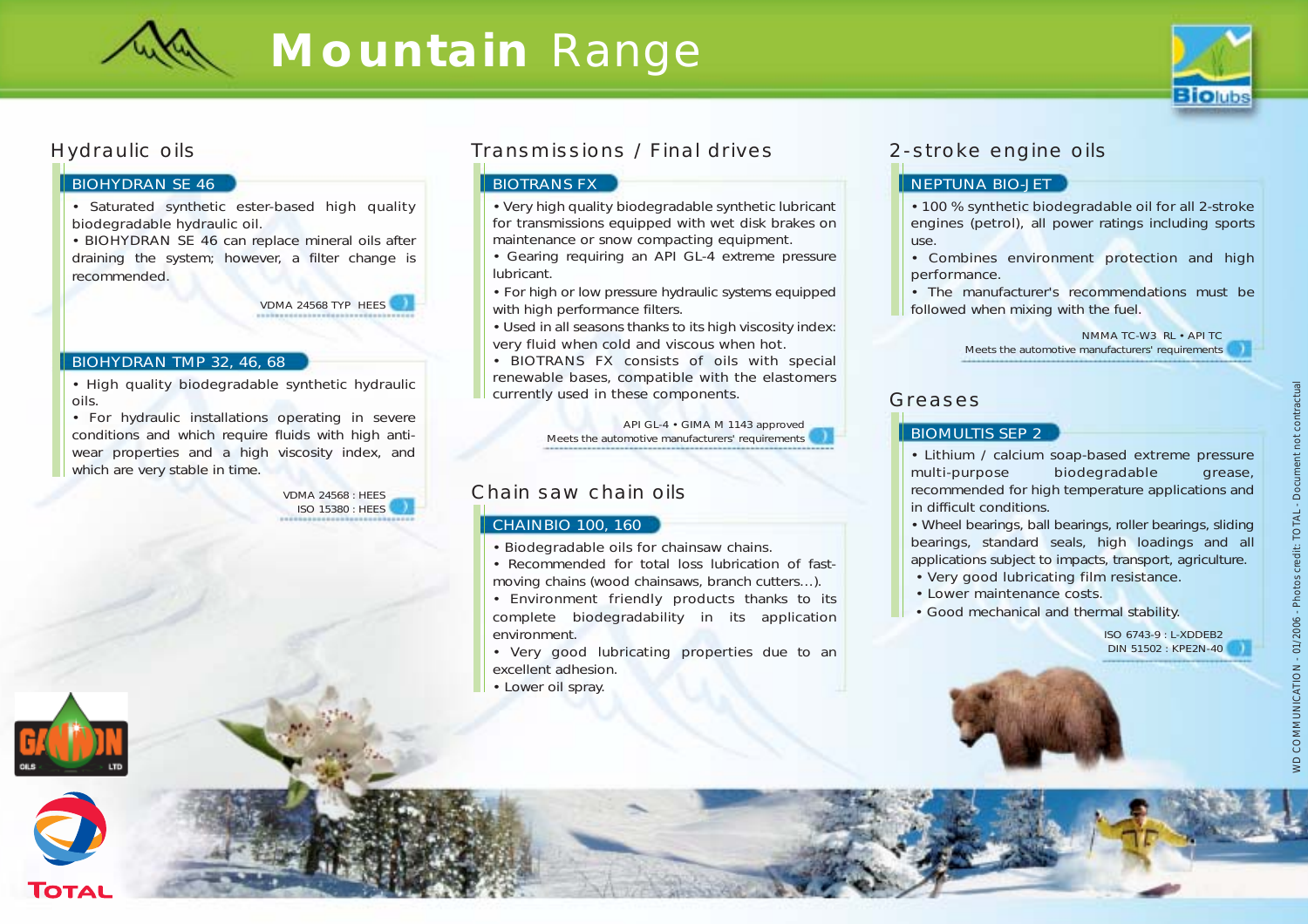# **Forestry, Agriculture** and **Bio**lubs



**Biolubs** 

TOTAL is sensitive to pollution problems and, as an alternative to conventional oils, offers a range of biodegradable lubricants providing better environment protection.

### **Bio**lubricants for a clean planet



Lubricants are used for forestry and agricultural work to lubricate small items of equipment (chainsaws and brush cutters) and machines for forestry operations (log skidders, loaders), ground or harvest preparation.

Chainsaw oils or 2-stroke oils, for all loss systems, or hydraulic oil during accidental leaks can be a source of pollution for the natural forest environment and for crops. To preserve this natural environment TOTAL offers a range of biolubricants adapted to this forestry equipment and which covers all the requirements.

Applications **Forestry operations Ground preparation Agricultural equipment Chainsaws, brush cutters**

Hydraulic oils

BIOHYDRAN SE 46 BIOHYDRAN TMP 32, 46, 68 ...................................... BIOHYDRAN FG BIOHYDRAN RS UTTO transmission (Universal Tractor Transmission Oil) BIOTRANS FX Chainsaw chain oils CHAINBIO 100, 160 **Greases** BIOMULTIS SEP 2 BIOMERKAN RS